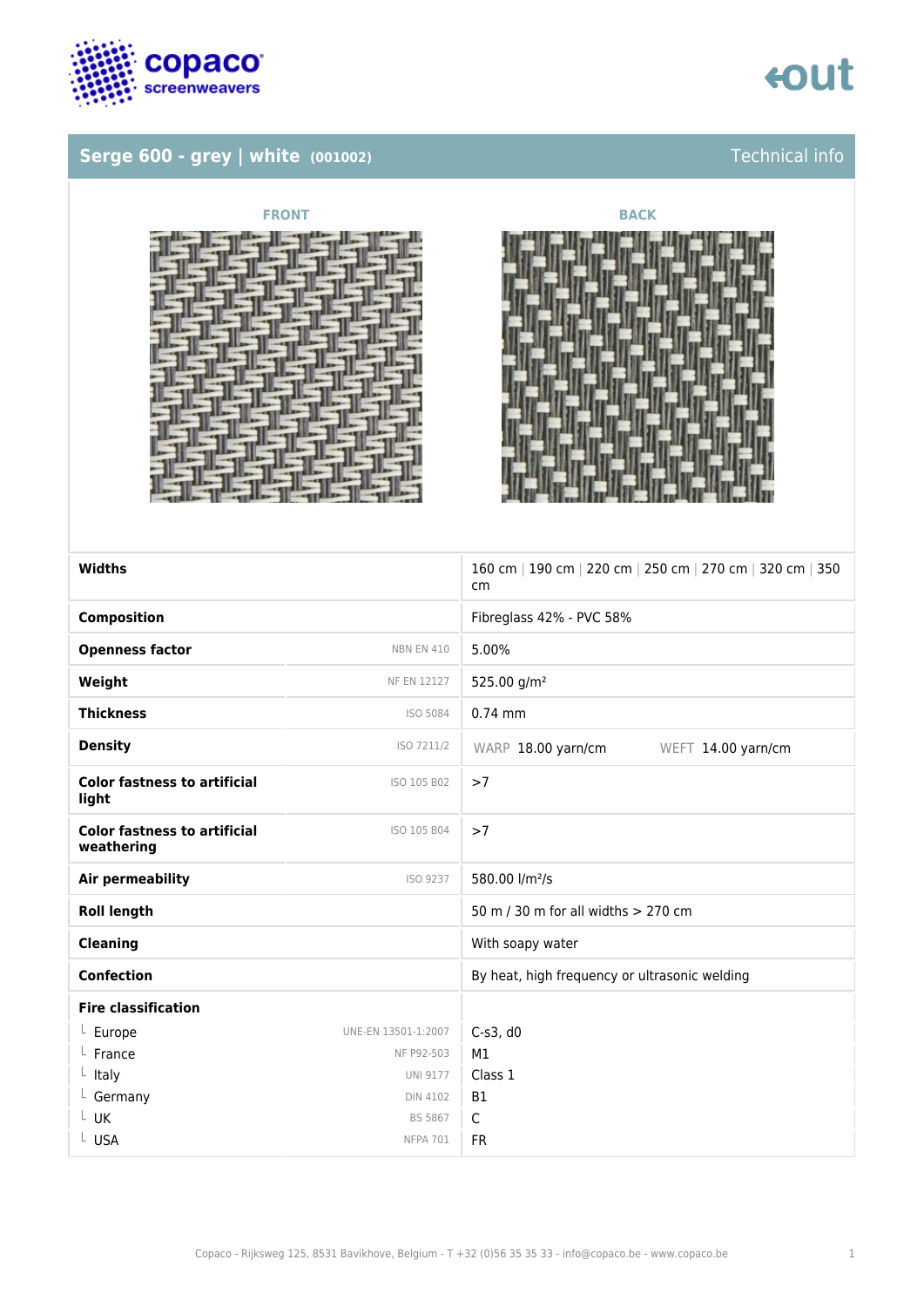

## **tout**

## **Serge 600 - grey | white (001002)**

| <b>Technical info</b> |  |
|-----------------------|--|
|                       |  |
|                       |  |
|                       |  |

| <b>Tear strength</b><br>ISO 4674-1 methode 2           |                     |                     |
|--------------------------------------------------------|---------------------|---------------------|
| $L$ Original                                           | WARP 8.50 daN       | WEFT 7.50 daN       |
| $\perp$ After climatic chamber -30°C                   | WARP 7.80 daN       | WEFT 7.50 daN       |
| $\perp$ After climatic chamber +70°C                   | WARP 8.20 daN       | WEFT 7.20 daN       |
| <b>Elongation up to break</b><br>ISO 1421              |                     |                     |
| $L$ Original                                           | <b>WARP 3.10 %</b>  | WEFT 2.75 %         |
| $\perp$ After color fastness to artificial light       | <b>WARP 4.00 %</b>  | <b>WEFT 2.90 %</b>  |
| $\perp$ After colour fastness to artificial weathering | <b>WARP 3.50 %</b>  | WEFT 2.80 %         |
| $\perp$ After climatic chamber -30°C                   | <b>WARP 3.00 %</b>  | WEFT 2.50 %         |
| $\perp$ After climatic chamber +70°C                   | <b>WARP 2.85 %</b>  | WEFT 2.50 %         |
| <b>Breaking strength</b><br>ISO 1421                   |                     |                     |
| $L$ Original                                           | WARP 260.00 daN/5cm | WEFT 225.00 daN/5cm |
| $\perp$ After color fastness to artificial light       | WARP 240.00 daN/5cm | WEFT 220.00 daN/5cm |
| $\perp$ After colour fastness to artificial weathering | WARP 240.00 daN/5cm | WEFT 225.00 daN/5cm |
| $\perp$ After climatic chamber -30°C                   | WARP 225.00 daN/5cm | WEFT 200.00 daN/5cm |
| $\perp$ After climatic chamber +70°C                   | WARP 180.00 daN/5cm | WEFT 185.00 daN/5cm |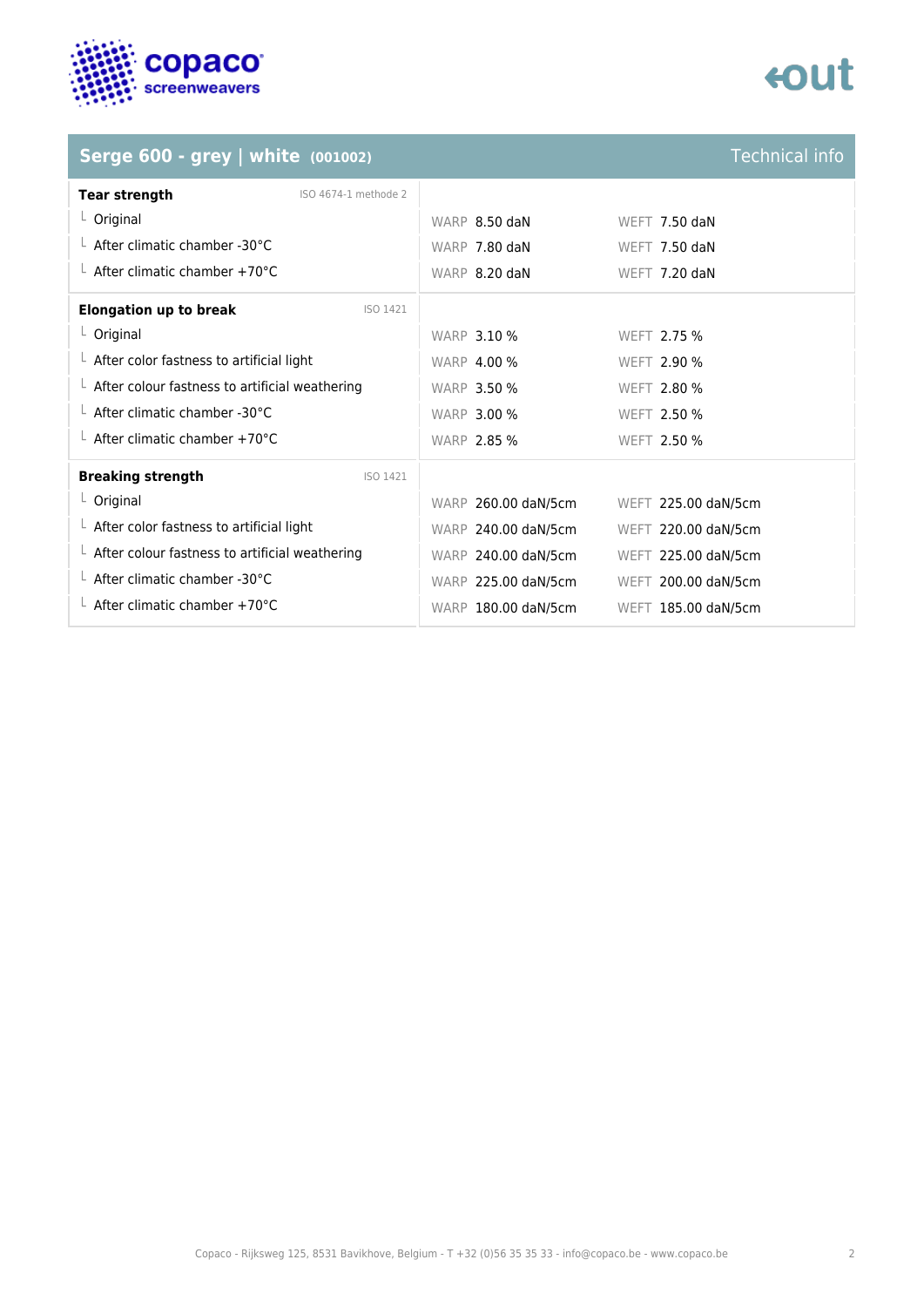

### **Front - Interior** Serge 600 - grey | white (001002)

| <b>Visual properties</b> |  |
|--------------------------|--|
|                          |  |

| Tv = Visual light transmittance | 6.60% |
|---------------------------------|-------|
| Tuv = UV transmittance          | 5.50% |

| Solar energetic properties |        |
|----------------------------|--------|
| As = Solar absorptance     | 56.20% |
| $Rs = Solar$ reflectance   | 37.20% |
| Ts = Solar transmittance   | 6.70%  |

| Fabric + glazing: G-factor |      |      |      |           |
|----------------------------|------|------|------|-----------|
|                            | G    | Te   | Qi   | <b>SC</b> |
| <b>Glazing A</b>           | 0.50 | 0.06 | 0.45 | 0.59      |
| <b>Glazing B</b>           | 0.51 | 0.05 | 0.46 | 0.67      |
| <b>Glazing C</b>           | 0.45 | 0.04 | 0.41 | 0.76      |
| <b>Glazing D</b>           | 0.28 | 0.02 | 0.25 | 0.86      |

G = Total solar energy transmittance / Te = Direct solar transmittance / Qi = Secondary heat transfer factor / SC = Shading coefficient

| Visual comfort                  |         |                  |
|---------------------------------|---------|------------------|
| Normal solar transmittance      | Class 4 | Very good effect |
| <b>Glare control</b>            | Class 3 | Good effect      |
| Privacy night                   | Class 2 | Moderate effect  |
| Visual contact with the outside | Class 2 | Moderate effect  |
| <b>Daylight utilisation</b>     | Class 1 | Little effect    |

| Thermal comfort G-factor = Total solar energy transmittance |                  |                  |                  |
|-------------------------------------------------------------|------------------|------------------|------------------|
| <b>Glazing A</b>                                            | <b>Glazing B</b> | <b>Glazing C</b> | <b>Glazing D</b> |
| Class 0                                                     | Class 0          | Class 1          | Class 2          |

| Thermal comfort Qi-factor = Secondary heat transfer factor |                  |                  |                  |
|------------------------------------------------------------|------------------|------------------|------------------|
| <b>Glazing A</b>                                           | <b>Glazing B</b> | <b>Glazing C</b> | <b>Glazing D</b> |
| Class 0                                                    | Class 0          | Class 0          | Class 1          |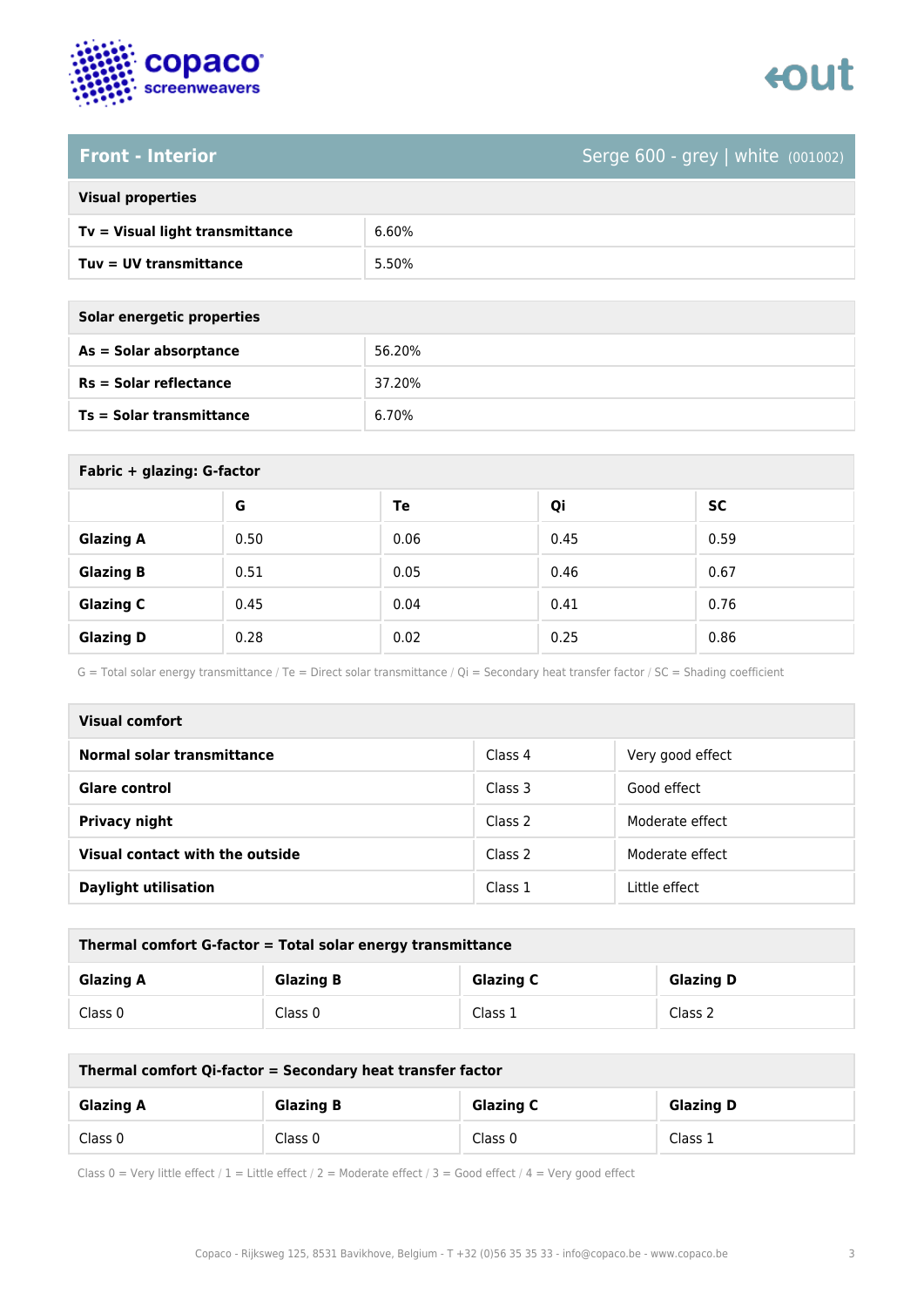

### **Back - Interior** Serge 600 - grey | white (001002)

| <b>Visual properties</b> |  |
|--------------------------|--|
|                          |  |

| Tv = Visual light transmittance | 6.60% |
|---------------------------------|-------|
| Tuy = UV transmittance          | 5.50% |

**As = Solar absorptance** 66.40%

**Rs = Solar reflectance** 26.90%

**Ts = Solar transmittance** 6.70%

| Solar energetic properties      |  |
|---------------------------------|--|
| As = Solar absorptance          |  |
| $Rs = Solar$ reflectance        |  |
| <b>Ts = Solar transmittance</b> |  |

| Fabric + glazing: G-factor |      |      |      |           |
|----------------------------|------|------|------|-----------|
|                            | G    | Te   | Qi   | <b>SC</b> |
| <b>Glazing A</b>           | 0.56 | 0.06 | 0.51 | 0.66      |
| <b>Glazing B</b>           | 0.56 | 0.05 | 0.51 | 0.74      |
| <b>Glazing C</b>           | 0.48 | 0.04 | 0.45 | 0.28      |
| <b>Glazing D</b>           | 0.28 | 0.02 | 0.26 | 0.89      |

G = Total solar energy transmittance / Te = Direct solar transmittance / Qi = Secondary heat transfer factor / SC = Shading coefficient

| Visual comfort                  |         |                  |
|---------------------------------|---------|------------------|
| Normal solar transmittance      | Class 4 | Very good effect |
| <b>Glare control</b>            | Class 3 | Good effect      |
| <b>Privacy night</b>            | Class 2 | Moderate effect  |
| Visual contact with the outside | Class 2 | Moderate effect  |
| <b>Daylight utilisation</b>     | Class 1 | Little effect    |

| Thermal comfort G-factor = Total solar energy transmittance |                  |                  |                  |
|-------------------------------------------------------------|------------------|------------------|------------------|
| <b>Glazing A</b>                                            | <b>Glazing B</b> | <b>Glazing C</b> | <b>Glazing D</b> |
| Class 0                                                     | Class 0          | Class 1          | Class 2          |

| Thermal comfort Qi-factor = Secondary heat transfer factor |                  |                  |                  |
|------------------------------------------------------------|------------------|------------------|------------------|
| <b>Glazing A</b>                                           | <b>Glazing B</b> | <b>Glazing C</b> | <b>Glazing D</b> |
| Class 0                                                    | Class 0          | Class 0          | Class 1          |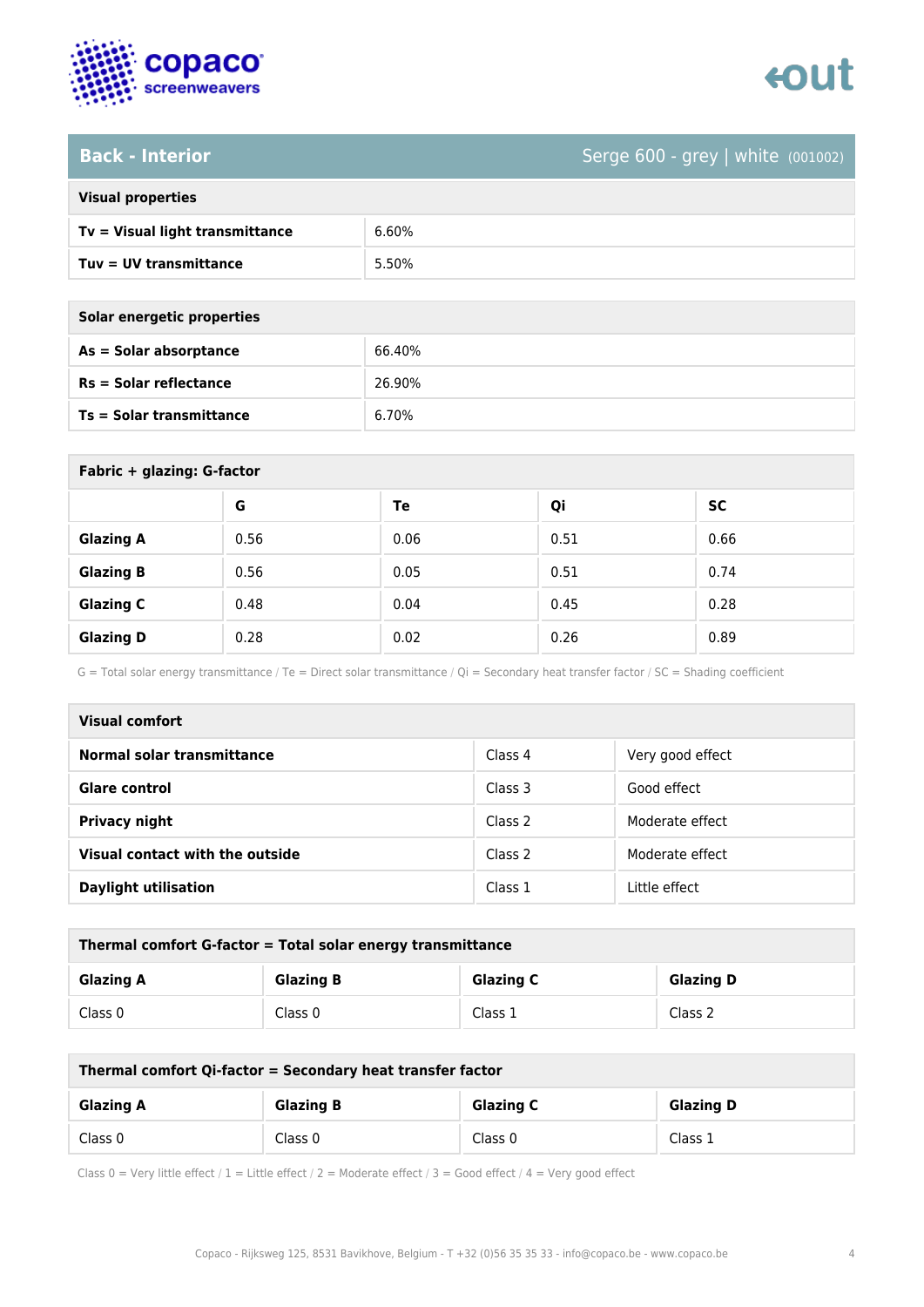

# enut

### **Front - Exterior** Serge 600 - grey | white (001002)

|  | <b>Visual properties</b> |
|--|--------------------------|
|  |                          |

| Tv = Visual light transmittance | 6.60% |
|---------------------------------|-------|
| Tuv = UV transmittance          | 5.50% |

**As = Solar absorptance** 56.20%

**Rs = Solar reflectance** 37.20%

**Ts = Solar transmittance** 6.70%

| Solar energetic properties      |  |
|---------------------------------|--|
| As = Solar absorptance          |  |
| $Rs = Solar$ reflectance        |  |
| <b>Ts = Solar transmittance</b> |  |

| Fabric + glazing: G-factor |      |      |      |           |
|----------------------------|------|------|------|-----------|
|                            | G    | Te   | Qi   | <b>SC</b> |
| <b>Glazing A</b>           | 0.18 | 0.06 | 0.12 | 0.21      |
| <b>Glazing B</b>           | 0.14 | 0.05 | 0.09 | 0.19      |
| <b>Glazing C</b>           | 0.09 | 0.04 | 0.06 | 0.16      |
| <b>Glazing D</b>           | 0.08 | 0.02 | 0.06 | 0.24      |

G = Total solar energy transmittance / Te = Direct solar transmittance / Qi = Secondary heat transfer factor / SC = Shading coefficient

| Thermal comfort G-factor = Total solar energy transmittance |                  |                  |                  |
|-------------------------------------------------------------|------------------|------------------|------------------|
| <b>Glazing A</b>                                            | <b>Glazing B</b> | <b>Glazing C</b> | <b>Glazing D</b> |
| Class 2                                                     | Class 3          | Class 4          | Class 4          |

| Thermal comfort Qi-factor = Secondary heat transfer factor |                  |                  |                  |
|------------------------------------------------------------|------------------|------------------|------------------|
| <b>Glazing A</b>                                           | <b>Glazing B</b> | <b>Glazing C</b> | <b>Glazing D</b> |
| Class 2                                                    | Class 3          | Class 3          | Class 3          |